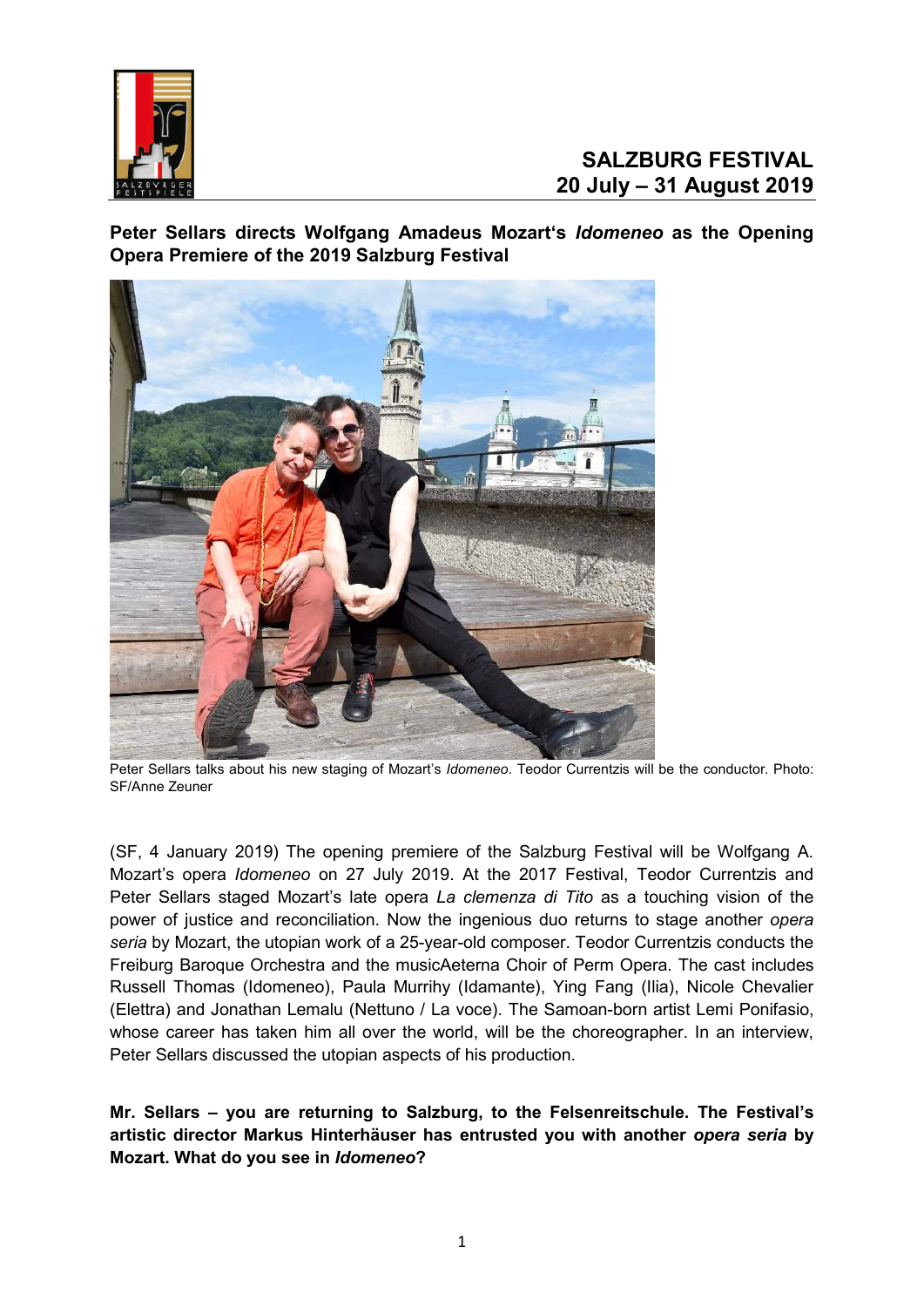

## **SALZBURG FESTIVAL 20 July – 31 August 2019**

When he writes this opera, Mozart is 25 years old. The commission brings him into contact with the greatest set designer in Europe, Lorenz Quaglio. So he has this huge opera with a major set designer, a ballet company, all these artists, and the orchestra is the most avantgarde in Europe: the musicians from Mannheim. So he says: *We'll come to Munich and show what a new generation can do*. This opera also contains this classic struggle between father and son – basically, Mozart is telling his father that it's time to let the younger generation take over. Mozart is writing music here that nobody else alive could write – and at the same time announcing a new generation of musical language.

The libretto is based on Greek mythology, on Homer, on Sophocles: the Greeks thought they had won the Trojan War and were very proud of themselves. And on the way home, the ocean said: No, you didn't win. Everybody lost. And the ocean started breaking their ships apart. That story about the sea and its answering back to human pride is incredible. Mozart wrote such incredible music for the ocean, here in Salzburg, where he never saw the ocean in his life! One passage in the libretto reads: *Saved from the sea, I have a raging sea, more fearsome than before, within my bosom. And Neptune does not cease his threats even in this.* That is what Mozart's music is about.

#### **In your productions, you seek to establish valid references to world events. How current is** *Idomeneo***? What does this opera have to tell us?**

Basically, where we are with global warming is exactly where Mozart was with this opera: an older generation still not getting it, and a younger generation already on the case in very exciting ways. And we're at this moment where the leadership is moving forward. This opera allows an angry 25-year-old of 1781 his say in Salzburg in 2019.

Surely you know that Mr. Trump has removed the United States from the discussion of global warming. And the top two polluters in the world are China and the US. I live in California, and the Governor of California, Jerry Brown, held a Climate Change Conference in September with China and 43 other countries. There's a young Chinese singer named Ying Fang who will sing the role of Ilia here this summer – and I presented her singing Mozart's arias at this climate change conference, surrounded by photographs and images of climate change by artists from all over the world: of the violent oceans, the melted glaciers, the flooding, the incredible effects that are going on at this moment. It's not that climate change will happen: it is already deeply, deeply happening. We presented Mozart's opera *Idomeneo* as the opera that describes the angry oceans, what it means to negotiate with the oceans for the future of the next generation. Because Salzburg is one of those cities where people come to discuss large questions.

At the end, when Neptune has seen enough, the entire stage is flooded. George Tsypin (the set designer) has this incredible footage of the plastic that is destroying the ocean right now and is in every one of our bloodstreams at this moment. This visceral image will be projected onto the stone here – which is transformed into an underwater ruin. What we're really putting on stage is the city of Atlantis, the strange underwater city of mythology. The arches of the arcades become an underground ruin of a previous civilization: magical, strange and beautiful.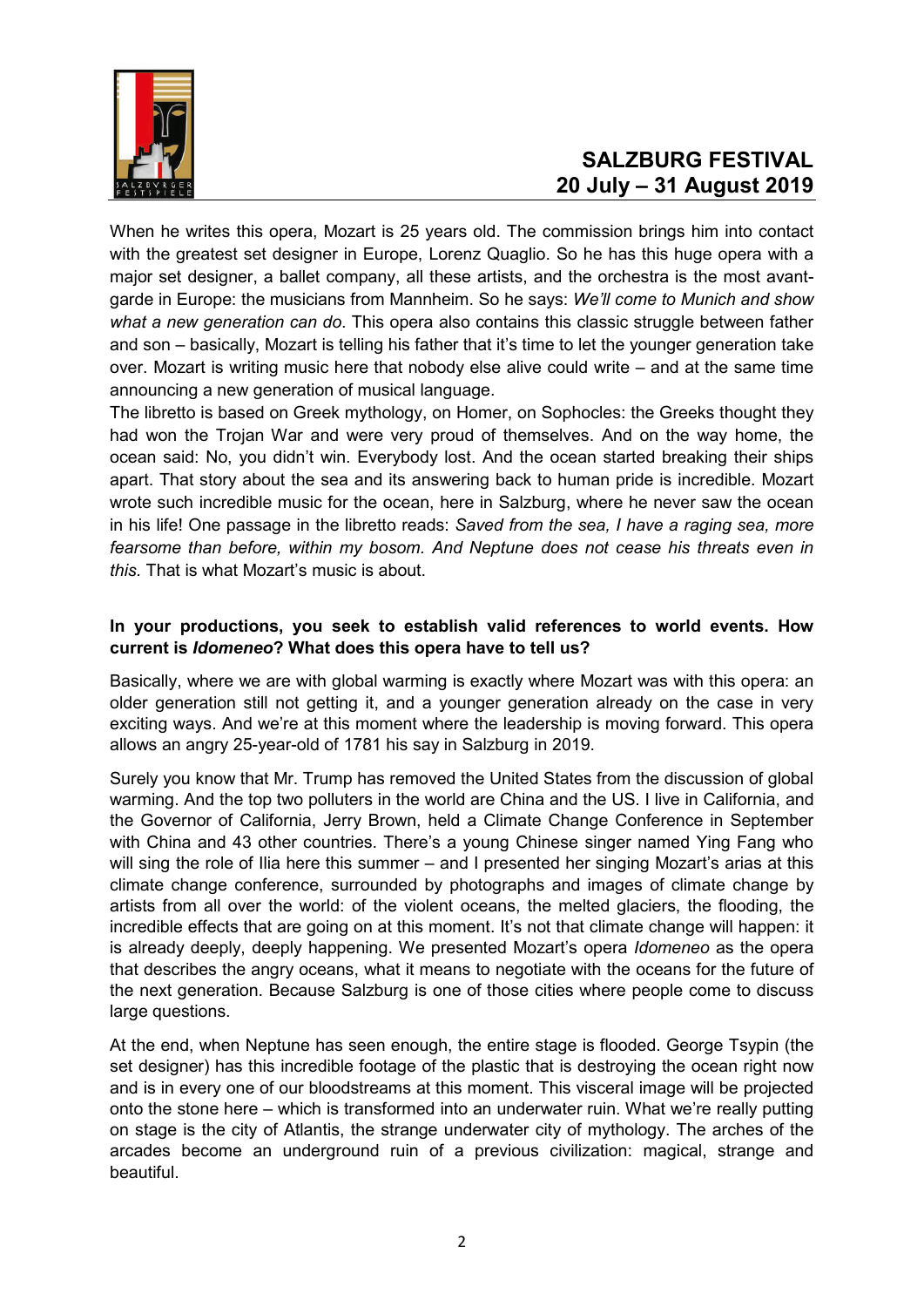



Peter Sellars at the Felsenreitschule. Photo: SF/ Anne Zeuner

#### **Is there a connection between** *Idomeneo* **and** *La clemenza di Tito***?**

Yes, our production actually follows on from our production of *La clemenza di Tito* here in Salzburg, and we begin with almost the same images. At the end of the Trojan War, the Trojans are losing and running for their lives and being captured as prisoners of war by the Greeks. So we'll use those same horrible little fences. The overture will be the same: of people running for their lives, being trapped and being put in a prisoner of war camps … until finally Idamante decides: *Now I will break their bonds and give them consolation. […] Loosen their fetters, and today the world, o faithful subjects of Sidon, shall see two glorious peoples united in the knot of friendship, bound together in perfect harmony.* And then they all sing together: *Let us enjoy peace, let Love triumph, now every heart will rejoice.* While *La clemenza di Tito* was his last opera, here we have the first *opera seria* by Mozart, written when he was  $25$  it's all there.

#### **In** *La clemenza di Tito* **you cut recitatives and interwove the music with other pieces by Mozart – from his Mass in C minor and the** *Masonic Funeral Music***. How are you and Teodor Currentzis going to deal with the recitatives in** *Idomeneo***?**

As many secco recitatives as possible will be cut, so that the music is orchestral from beginning to end. Which means that the usual quality of these Enlightenment operas – the fact that everybody explains what they're about to do before they do it  $-$  is gone. The audience has no idea why people are doing anything. So it becomes much more like a movie: you're plunged into the situation. It creates suspense.

One small piece of music from a work Mozart wrote six months before will be added, *Thamos King of Egypt*, a shocking chorus where the bass says: *Ye children of the dust, tremble and quake, e'er ye rise up against the god!* We will insert that after the big ceremony that ends Act One, and that will take us directly into Act Two.

#### **Once again, you are staging a production at the Felsenreitschule – what makes this performance venue so special?**

The Felsenreitschule is the only opera house in the world where the set we have imagined and planned can be built. And what's so great is it's not an opera house. The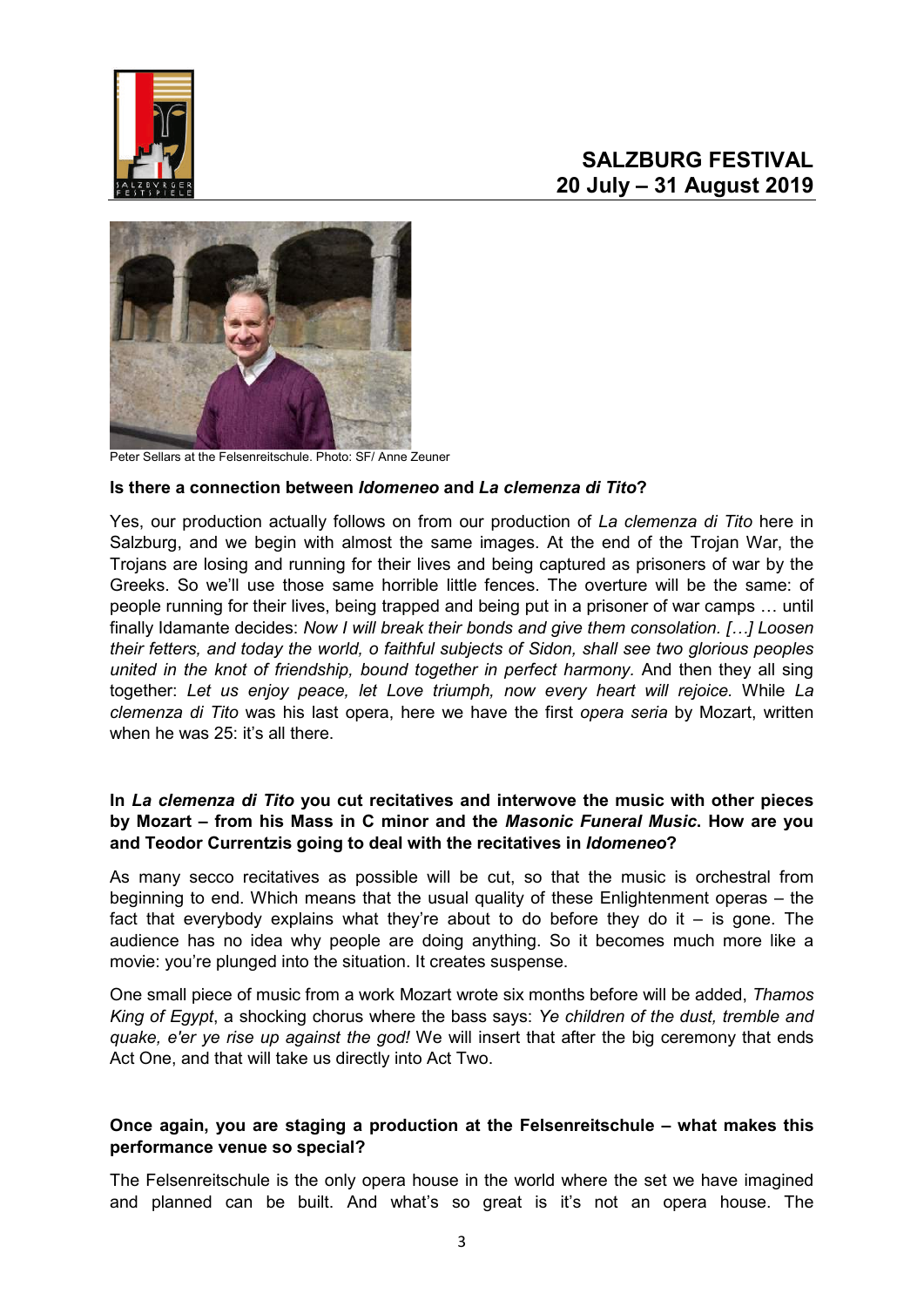

## **SALZBURG FESTIVAL 20 July – 31 August 2019**

Felsenreitschule is something else. The way the stone testifies to something real is very beautiful. And so we can make this an opera about real things. When you talk about the voice of the ocean, the voice of the earth: this rock is right there. And I have to say that every George Tsypin set in the Felsenreitschule is something quite miraculous. George finds there's a voice of the rock that lets the rock speak really powerfully. All night long, things will be floating up, floating down across this entire surface, so as we shape the whole piece it's all in flow – which is what Mozart's music is.

#### **Women play a special role in this opera. What space will you give them?**

The two women are Electra and Ilia. The opera starts with Ilia, the refugee, the war refugee. You start with the person who lost everything, who has no home, who has nowhere to go – and of course that is going to be the person who saves everybody's lives at the end of the night. The other woman is Electra, who comes from killing her own mother, from watching her mother kill her father and watching her father kill her sister. How much trauma can one person live through? How can you not be touched by that?

Mozart shows you two traumatized women. He gives you two pictures of trauma, of what it means that a war doesn't just end. Mozart tries to write music that is about healing and helping people recover from nightmares that none of us can imagine. It is Idamante who finally says: *Let it suffice Greece to have seen her enemy vanquished. Prepare yourself, o princess, to see a deed more worthy of me, to behold the vanquished happy*. That is Mozart's big project.

#### **Your artistic team includes the choreographer Ponifasio, whose work is renowned throughout the Pacific region. How did you hit upon the idea of this collaboration?**

Lemi Ponifasio is Samoan and has created an astonishing body of choreography that comes from Pacific island ritual. His dancers are Samoan and Maori – and from Kiribati: the first island to disappear. With global warming and the rising of the ocean level each year, the people of Kiribati have now all moved to New Zealand, because they cannot survive. The ocean comes in now and puts salt in all of their fields. They can grow nothing. I have worked with Lemi Ponifasio in New Zealand with Kiribati artists, and I'm thrilled that he is coming here to Salzburg with two of his dancers. These people have made huge sacrifices. They understand how you engage with the ocean in dialogue, they understand that the ocean is ancestors. They know what it is to make an offering in dance and in music.

#### **At the end of** *Idomeneo***, Mozart also writes sumptuous ballet music. How does that fit into your concept?**

The opera ends with twenty-one minutes of ballet music – and this is some of the most exciting music Mozart wrote in his entire life. It is so thrilling because – to the best of our knowledge – it didn't have to go through his father. The librettist who wrote the text for the opera, Giambattista Varesco, lived here in Salzburg, and Mozart was writing in Munich. He always had to write a letter to his father here in Salzburg, who had to go and talk to the librettist and then write back to Mozart. So everything in the whole opera had to go through Mozart's father – except the ballet music. And the music is so exhilarating, so wild, fast, alive with energy, young – everything the old generation could never do. And Mozart had this orchestra that could do anything, and took them to a place they had never been.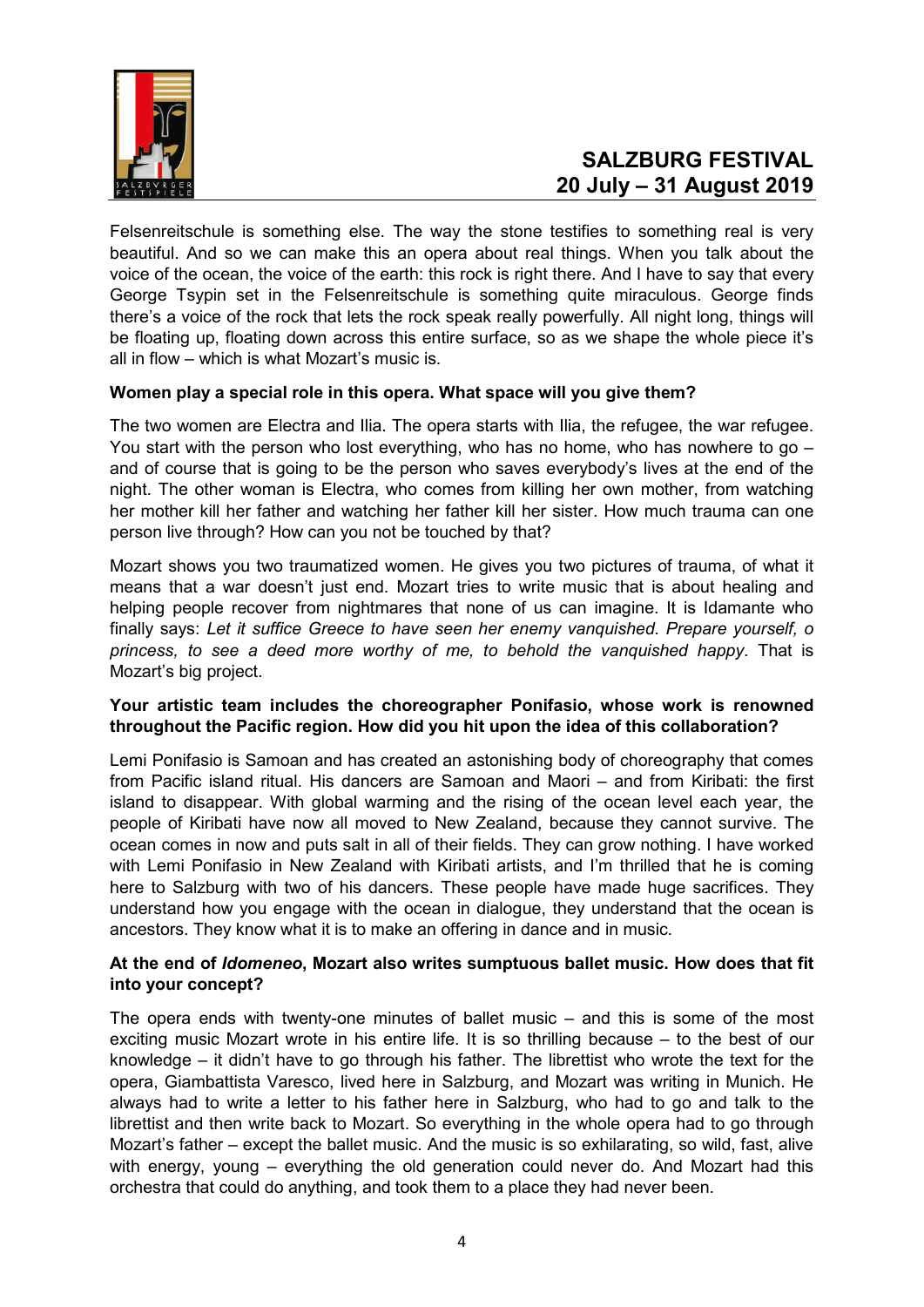

Just imagine Teodor Currentzis conducting that with the Freiburg Orchestra! It will be sensational. And instead of having a ballet on stage, what we're going to do is get footage of the big, incredible project of cleaning up the island of plastic in the Pacific Ocean which started this year. I want the evening to end with these images of what can be done right now to clean the ocean.

I have taken all of this from Mozart's incredible Enlightenment idea that the world doesn't have to end in tragedy. If you can actually let young people who have ideas take over, then the world goes forward. There will be a future. And the future is amazing. And it's happening right now.

#### **As you just mentioned, Teodor Currentzis will conduct again and the musicAeterna Choir from Perm also returns to the stage. How would you describe your collaboration?**

I loved rehearsing with Teodor Currentzis and am looking forward to a new joint project! The incredible chorus from Perm will be back – and as you know from *Clemenza,* this chorus can do incredible things. This is Mozart's greatest choral opera, and what I can do with the Perm chorus is amazing. And we have the Freiburg Baroque Orchestra, who are super alive and ready to jump into this.

#### **The cast of singers also includes a familiar name…**

Yes! We have Russell Thomas as Idomeneo. He was a convincing Titus in *La clemenza di Tito* and I am delighted to have him back in Salzburg. We have the beautiful Paula Murrihy as Idamante – and they already know each other, because when we did *Titus* in Amsterdam, Paula stepped in as Sesto, so the two of them already have this incredible working relationship which we can build upon.

There is another special feature: I will have Neptune on stage, embodied by the Samoan singer Jonathan Lemalu, who in turn already knows the dancers. He will be on stage in Idomeneo's arias as well, so Idomeneo is not just standing in space, there's an actual negotiation with Neptune.



Russell Thomas is Idomeneo. Teodor Currentzis conducts Mozart. Paula Murrihy is the son Idamante, who is supposed to be sacrificed. A generational conflict rages within a natural disaster. photos: Fay Fox, Olya Runyova, Barbara Aumüller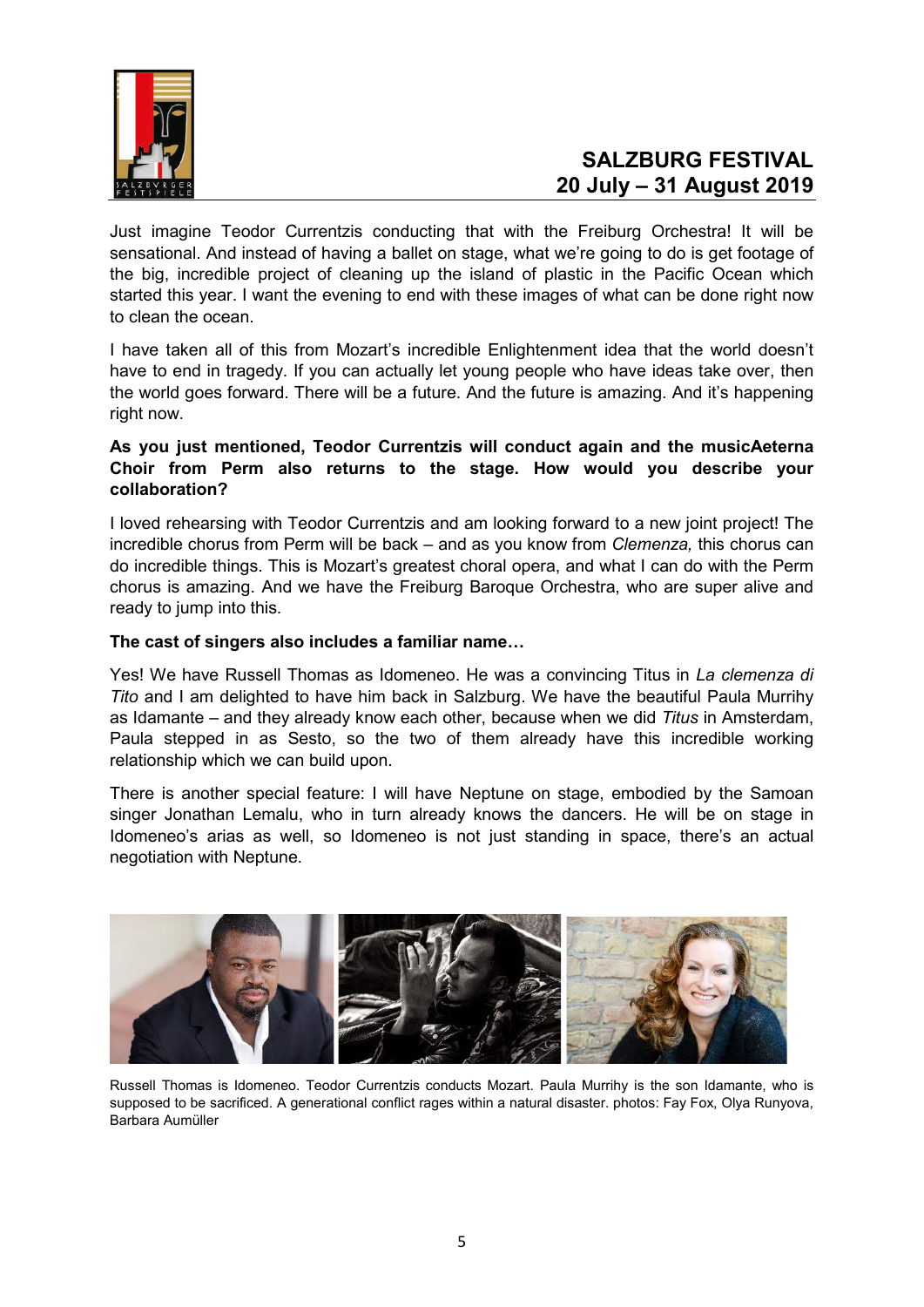

## *Idomeneo*

Wolfgang Amadeus Mozart (1756 - 1791) *Dramma per musica* in three acts K. 366 (1781) Libretto by Giambattista Varesco Based on Antoine Danchet's libretto for the *tragédie en musique Idoménée* by André Campra New production

### **Premiere: Saturday, 27 July Additional performances: 2, 6, 9, 12, 15 and 19 August [Felsenreitschule](https://www.salzburgerfestspiele.at/l/felsenreitschule)**

[Teodor Currentzis Conductor](https://www.salzburgerfestspiele.at/a/teodor-currentzis) [Peter Sellars Director](https://www.salzburgerfestspiele.at/a/peter-sellars) [George Tsypin Stage Sets](https://www.salzburgerfestspiele.at/a/george-tsypin) [Robby Duiveman Costumes](https://www.salzburgerfestspiele.at/a/robby-duiveman) [James F. Ingalls Light](https://www.salzburgerfestspiele.at/a/james-f-ingalls)ing Lemi Ponifasio Choreography [Antonio Cuenca Ruiz Dramaturge](https://www.salzburgerfestspiele.at/a/antonio-cuenca-ruiz)

[Russell Thomas Idomeneo](https://www.salzburgerfestspiele.at/a/russell-thomas) [Paula Murrihy Idamante](https://www.salzburgerfestspiele.at/a/paula-murrihy) Ying Fang Ilia Nicole Chevalier Elettra Jonathan Lemalu Nettuno / La voce Brittne Mahealani Fuimaono, Ioane Papalii Dancers

[musicAeterna Choir of Perm Opera](https://www.salzburgerfestspiele.at/a/musicaeterna-choir)  [Vitaly Polonsky Chorus Master](https://www.salzburgerfestspiele.at/a/vitaly-polonsky)  [Freiburg Baroque Orchestra](https://www.salzburgerfestspiele.at/a/freiburger-barockorchester)

## **Ouverture spirituelle · Lacrimae**

### *Lagrime di San Pietro* **– Los Angeles Master Chorale**

Orlando di Lasso *Lagrime di San Pietro*

Performances: Sat 20 July - Sun 21 July [Kollegienkirche](https://www.salzburgerfestspiele.at/en/l/kollegienkirche)

Los Angeles Master Chorale [Peter Sellars Director](https://www.salzburgerfestspiele.at/en/a/peter-sellars) [James F. Ingalls Lighting](https://www.salzburgerfestspiele.at/en/a/james-f-ingalls) Danielle Domingue Sumi Costumes Grant Gershon Conductor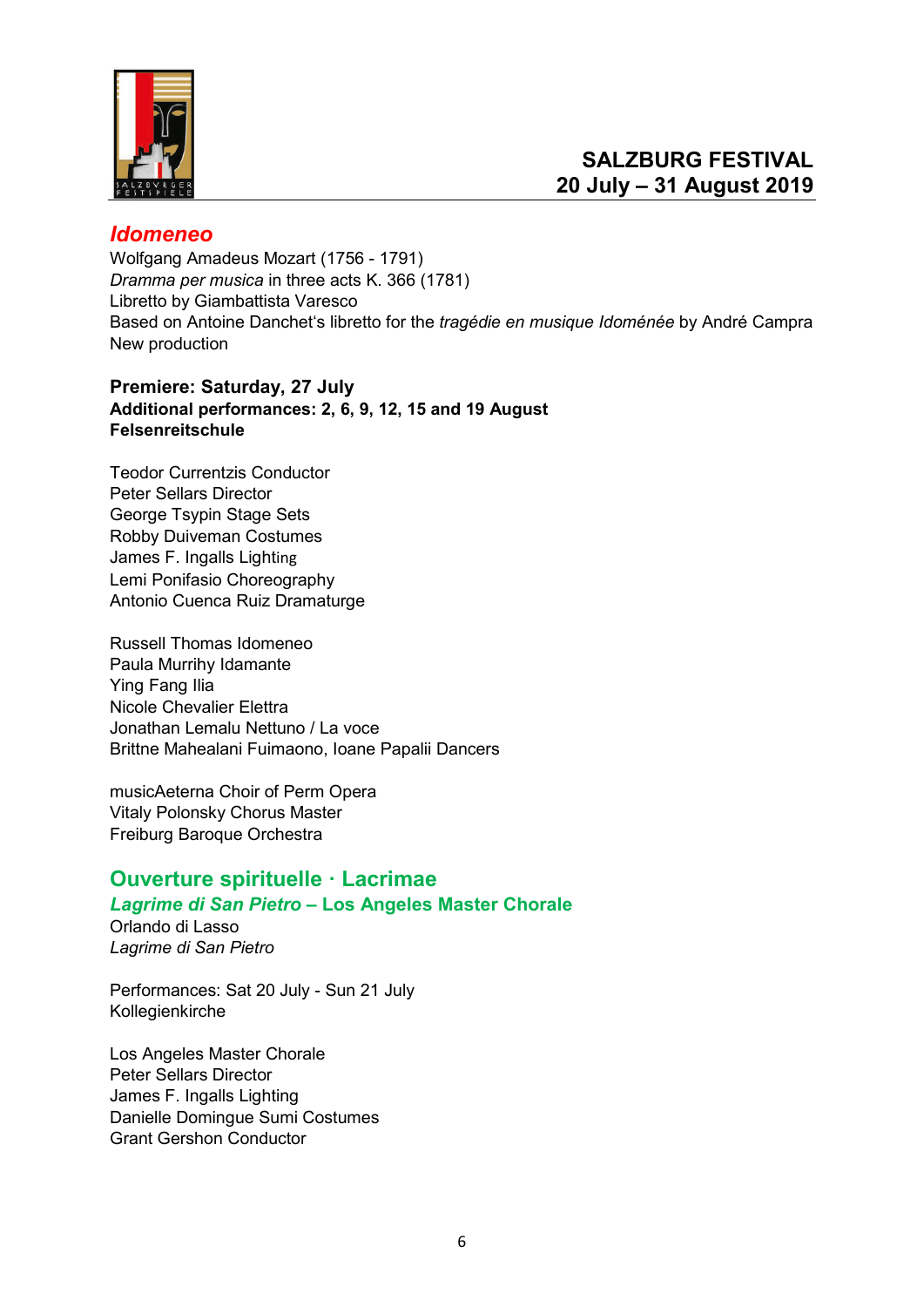

# **Peter Sellars bei den Salzburger Festspielen:**

44x insgesamt bei den Festspielen 13x Schauspiel 29x Oper 2x Konzert

| 1992             |                                                         |
|------------------|---------------------------------------------------------|
| Felsenreitschule | <b>SAINT FRANÇOIS D'ASSISE Olivier Messiaen</b>         |
|                  | Neuinszenierung                                         |
| 4х               | Koproduktion mit Los Angeles Philharmonic und der Opéra |
|                  | de la Bastille, Paris                                   |
|                  | Dirigent: Esa-Pekka Salonen                             |
|                  | <b>Regie: Peter Sellars</b>                             |
|                  | Los Angeles Philharmonic Orchestra                      |
|                  |                                                         |

| 1993                  |                                                                                                                                   |
|-----------------------|-----------------------------------------------------------------------------------------------------------------------------------|
| Lehrbauhof, Stadtkino | <b>THE PERSIANS Aischylos</b>                                                                                                     |
| 13x                   | Neuinszenierung<br>Koproduktion mit MC93/Bobigny, Paris, und SZENE Salzburg<br><b>Regie: Peter Sellars</b><br>Musik: Hamza El Din |

| 1994                        |                                                      |
|-----------------------------|------------------------------------------------------|
| <b>Großes Festspielhaus</b> | <b>OEDIPUS REX Igor Strawinsky</b>                   |
|                             | Szenisches Oratorium von Jean Cocteau nach Sophokles |
| 3x                          | In einer Fassung von Peter Sellars                   |
|                             | Neuinszenierung                                      |
|                             | PSALMENSYMPHONIE Igor Strawinsky                     |
|                             | Dirigent: Kent Nagano                                |
|                             | <b>Regie: Peter Sellars</b>                          |
|                             | <b>Wiener Philharmoniker</b>                         |

| 1997                        |                                                                                                                                                     |
|-----------------------------|-----------------------------------------------------------------------------------------------------------------------------------------------------|
| <b>Großes Festspielhaus</b> | LE GRAND MACABRE György Ligeti                                                                                                                      |
| 4x                          | Neuinszenierung<br>Koproduktion mit dem Théâtre du Châtelet, Paris<br>Dirigent: Esa-Pekka Salonen<br>Regie: Peter Sellars<br>Philharmonia Orchestra |
| Residenzhof<br>12. August   | Zeitfluss 97<br><b>SILENCE John Cage</b><br><b>RAGA PERFORMANCE Dagar</b><br>Inszenierung und Rezitation: Peter Sellars                             |